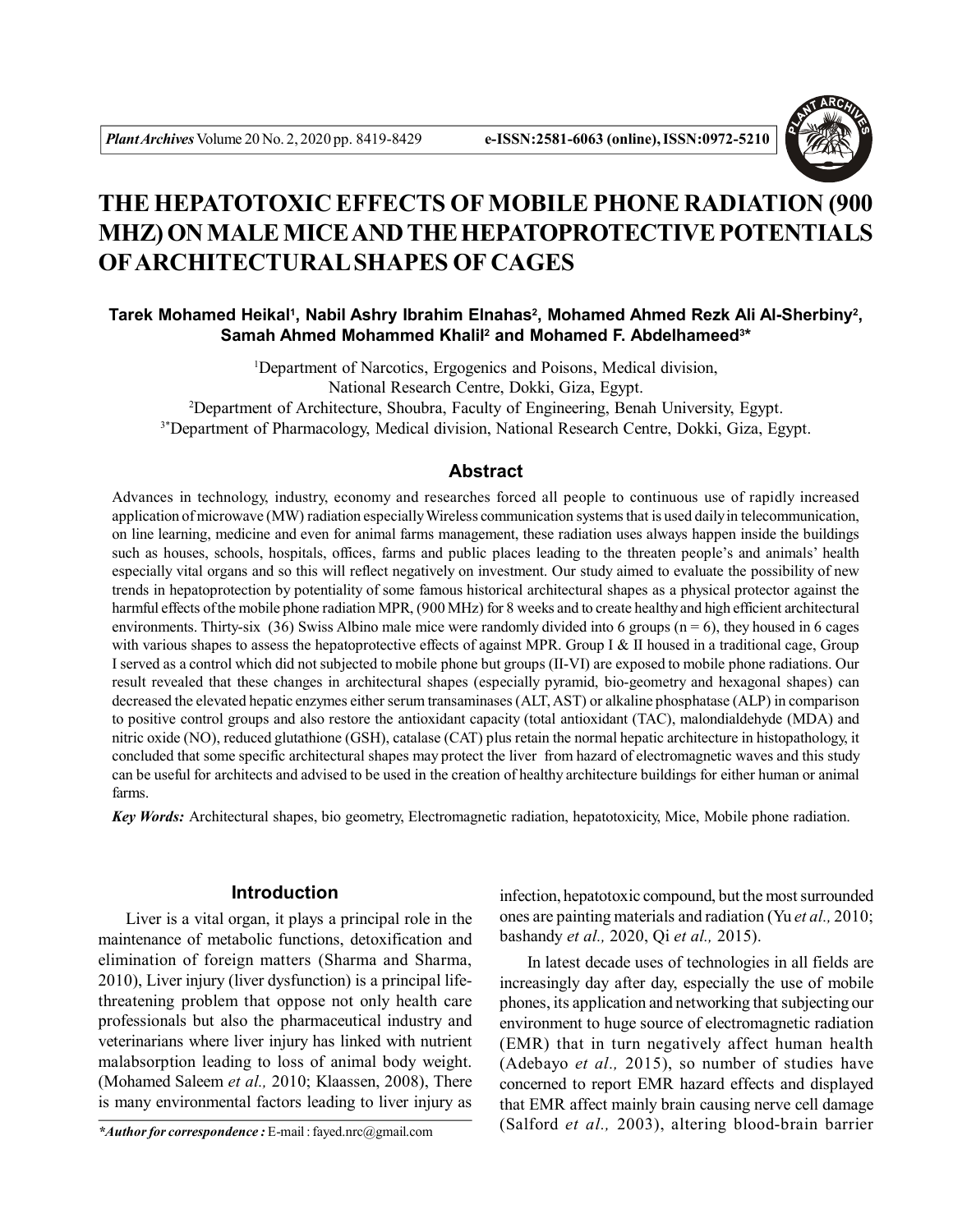permeability (S1rav and Seyhan, 2016), impaired memory performance (Ahmadi *et al.,* 2018), deterioration in behavioral and cognitive processesin both humans and prolonged exposure of animals (Cassel *et al.,* 2004; Söderqvist *et al.,* 2015; Zhao *et al.,* 2012), Increasing incidence of the heart and brain tumors (Falcioni *et al.,* 2018; Finnie *et al.,* 2006) but also due to its oxidizing effects can impair oxidant and antioxidant balance (Irmak *et al.,* 2002), decreasethe reproductive capacity (Chavdoula *et al.,* 2010), hormonal disturbance (Yüksel *et al.,* 2016; Lin *et al.,* 2018) and hepatic damage (Qi *et al.,* 2015).

All these diseases and potential symptoms and others that related to radiation have led scientists to serious search forsafe sources of medication or solutions to reduce these negative effects, recently use term of "substitution therapy" for reliable treatment that can replace the undesirable or side effects which forced the patients to stop the medication, these substitutes may be in form of plant extracts (Mohamed and Fayed, 2020), physical changes in nano form (Abdallah *et al.,* 2020) or shape power and architectural spaces (RAO, 1997).

As mentioned above people cannot dispense about mobile phone radiation and they spend most of their time within an architectural interior spaces, surrounded byradiation sourcesin addition to the appearance of Sick Building Syndrome (Redlich *et al.,* 1997), the architect in turn, concerned in creating a safe and healthy space for the occupants of the buildings, Therefore, if there is any possibility that the shape, proportions, or angles of the space may have aneffective role in the solve of these problems, some previous studies have shown that the architectural shapes have ahealthy role in: healing the occupants (RAO, 1997), also Elbaiuomy *et al.,* 2017 affirmed obvious relationships between the inhabitants of the architectural spaces with different geometric formsand their construction materials and their awareness. Likewise, living within a pyramid shape houses has resulted in a decrease in the incidence of cancer as well as a slowdown in the process of damage (Nahed *et al.,* 2010) and used as milk preservation free from bacterial growth for a long time (Gopinath *et al.,* 2008). In this respect, Karim, 2010 and Sharaf *et al.,* 2014concluded that living in bio-geometrical spaces strengthened the immune system and accelerated selfhealing, respectively.

Historically, housing has long been associated with health according to The World Health Organization (Howden-Chapman *et al.,* 2017). Therefore, engineers, architects, planners and others have been challenged with research to address potential damage towireless technology or reduce the disease burden associated with RFR exposure.

Therefore, the present study concerned to investigatethis new trends to assess the ability of the number of famous historical architectural forms to protect against hepatotoxic effects of RFR produced by a mobile phone (900 MHz) using biochemical parameters, oxidative parameters and histopathological results andadult male mice as a model of human health.

# **Material and Methods**

## **Animals**

Healthy adult male Swiss Albino miceweighing  $24 \pm$ 2 g, were purchased from the Animal Breeding House of the National Research Centre (NRC), Dokki, Giza, Egypt. Animals were housed in clean acryliccages in the laboratory animal room (23  $\pm$  2°C), on standard pellet diet and tap water *ad-libitum*, a minimum relative humidity of 40 % and a 12 h dark/light cycle. Mice were allowed to acclimate to laboratory conditions forone week.

## **Ethics statement**

The experimental work on mice was performed with the approval of the Animal Care & Experimental Committee, National Research Centre, Giza, Egypt and the international guidelines for the care and use of laboratory animals of the National Institutes of Health (NIH No. 85:23 revised 1985).

## **The cage design**

All the cages used in our study had nearly the same volume and made from acrylic material. The color of the acrylic material was white to neutralize or to avoid the influence of the colors in our paradigm. Two of the shapes (G I & II) were identical and looked like the traditional laboratory cages with a volume of  $22040 \text{ cm}^3$ (40cm\*29cm\*19cm). While the other architectural forms selected were known to contain special capabilities across different ages, civilizations and cultures for health. The names and shapes of cages were depicted in Fig. 1.

## **Animal grouping**

The experimental study aimed to assess the effect of the exposure to MFR on the oxidative stress parameters, liver functions biomarkers and histopathological observations of male mice and to evaluate the hepatoprotective of the geometric shapes of architectural voids in terms of shape, angle and proportions. Thirty-six (36) adult male mice were randomly divided into 6 groups (6 mice/cage). The groups were housed in cages with various architectural shapes as follows Fig. 1: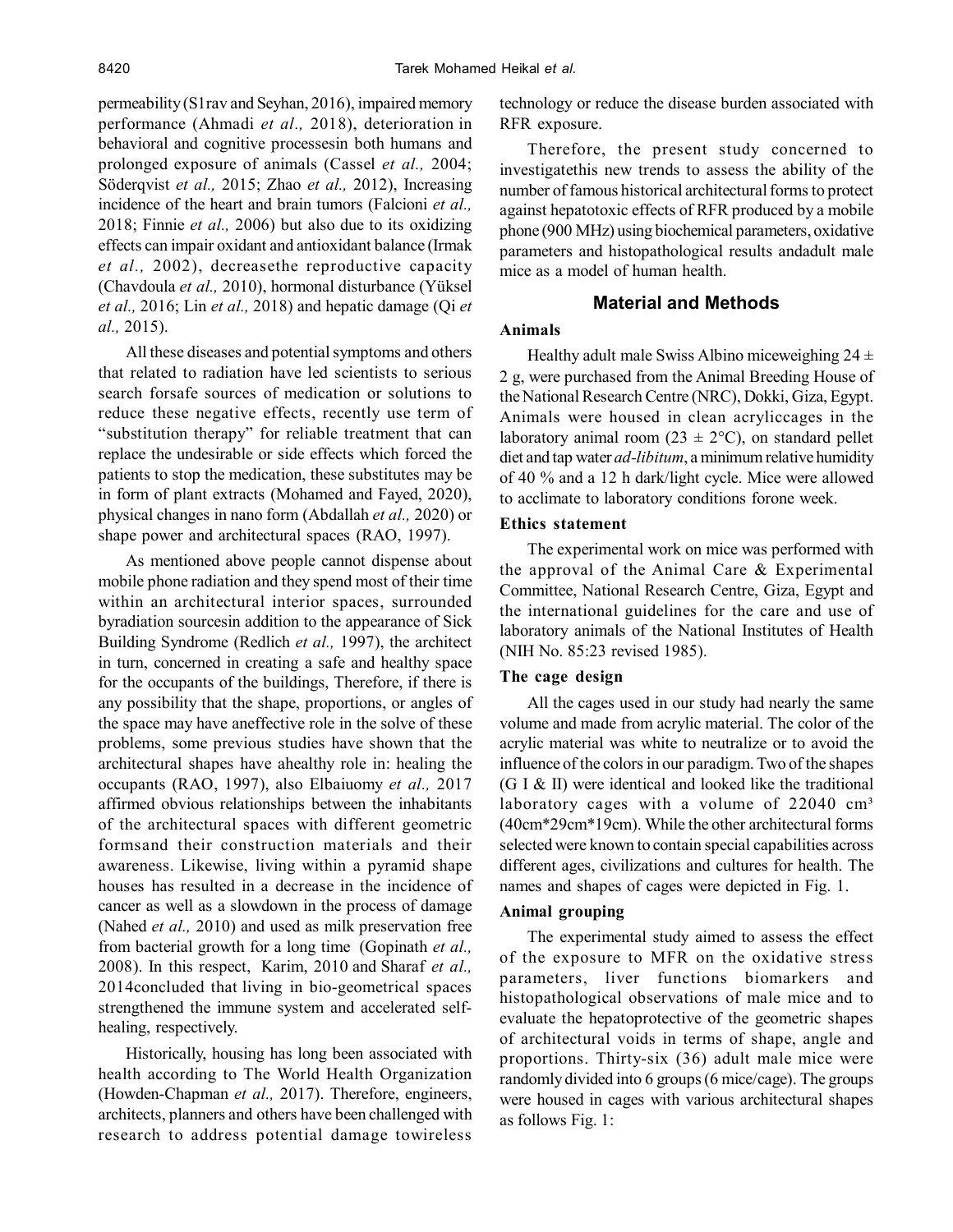

**Fig. 1:** Architectural shapes of cages designed for mice exposed to a mobile phone radiation (900 MHz) protocol.

· G I: served as a control, mice housed in a traditional cage at a separate room with the same conditions, but without MPR.

· G II: mice housed in a traditional cage.

· G III: mice housed in Pyramidal shape cage (with the same proportions of the great pyramids).

· G IV: mice housed in a cage with a gold ratio rectangle base.

· G V: mice housed in a cage with a hexagonal base.

· G VI: mice housed in a cage with a base designed according to thebiogeometry principles.

# **Experimental protocol**

According to our laboratory, the control group (G I) was placed in a separate room under the same conditions, but without the mobile phone. However, the mice in the experimental groups (G II- G VI) were exposed to a mobile phone as a source of Radiofrequency Electromagnetic Radiation (900 MHz) from an active GSM (Global system for mobile communications)for 24 hours per day for eight weeks with a daily 50 missed calls. The missed call duration equaled 45 seconds while the intervals between the two successive missed calls equaled 15 seconds. Besides, the missed calls were set on a silent non-vibrating mode to avoid disturbance or stress.

The cages were placed at axes corresponding to the four coordinate directions, with an average distance of at least one and a half meters from each other as shown in Fig. 2. Besides, the two phones were placed in the middle of the shapes at equal distances (1.38 m) from all shapes as represented in Fig. 2.

The radiation source used in our study came from two commercial identical mobile phones (ALCATEL 1066G, GSM 900 MHz). Thus, instead of using models of digital mobile phone signals with constant parameters (frequency, power), we used real GSM signals (Vodafone,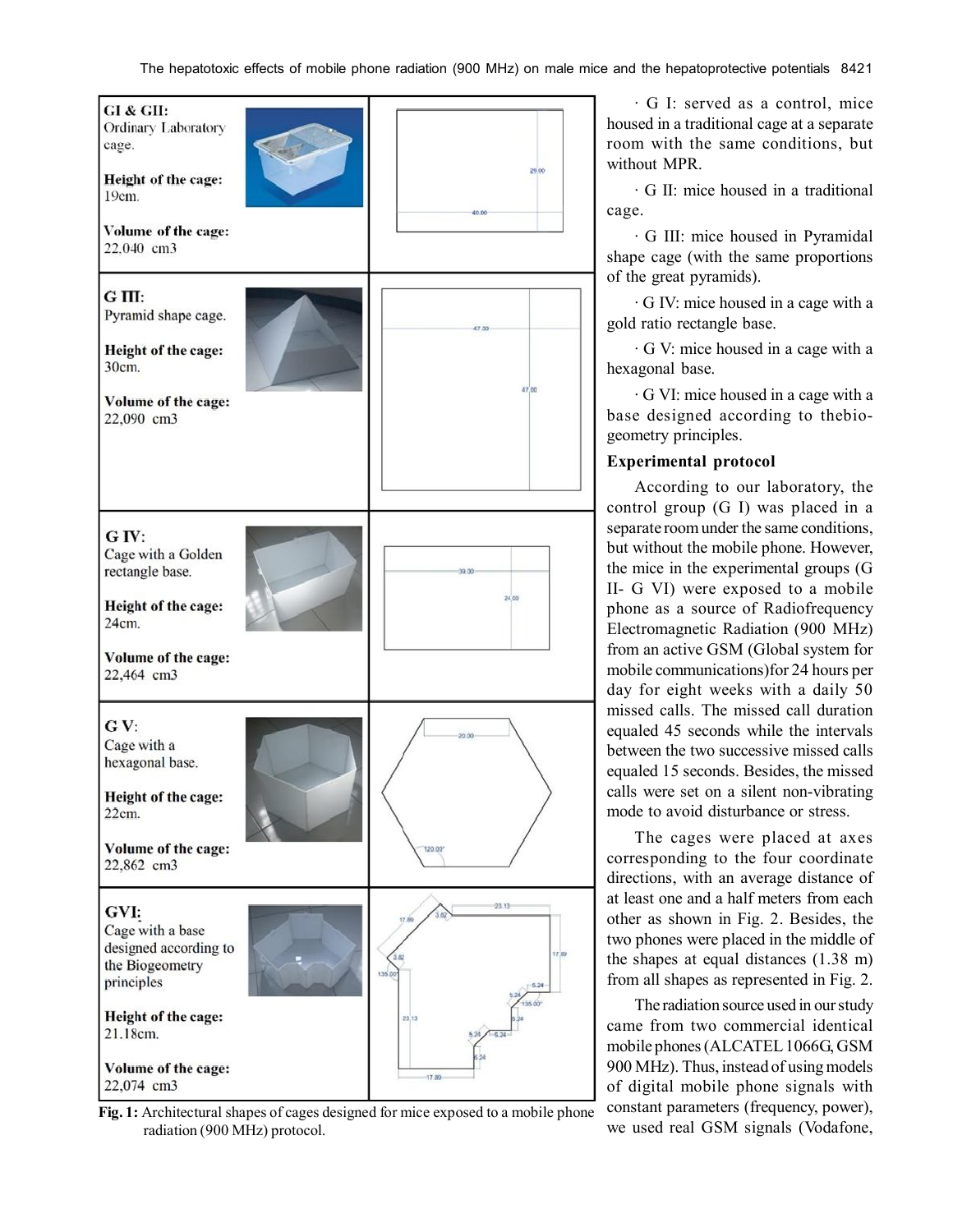Egypt) which are never constant since there are continuous changes in their intensity.

# **Electromagnetic field (EMF) measurementsdosimetry**

The electrical field produced by the mobile phone was monitored by the Smart Fieldmeter, EMC Test Design RPF-04, LLC test lab, National Physical Laboratory, UK,



**Fig. 2:** The top view of exposure system setup used in the study. Two mobile phones, as sources of Radiofrequency Electromagnetic Radiation (RF-EMR) placed at the canter surrounded by the mice residing in the various cages. The mice were exposed to RF-EMR of 900 MHz frequency for 24 h/day for 8 weeks at SAR of 1.1 W/kg.

G I: control (Traditional cage); G II: Traditional cage; GIII: Pyramid shape cage; GIV: Golden ratio rectangle cage; GV: Hexagonal cage; GVI: Bio geometry cage.

having a band of 900 MHz and the reading was29-32 V/ m within the various cages, depending on sound level or distance variation. The shape places were changed periodically every three days to ensure equal exposure to radiation. The specificabsorption rate (SAR) for the whole body of the exposedmice can be approximately calculated according to theequation:

# $\text{SAR} = \sigma E^2/\rho$

Where*E* is the root mean square value of the electrical fieldmeasured within the cages,  $\sigma$  is themean electrical conductivity of the tissues and  $\rho$  is the mass density (21, 22). The SAR is a parameter widely used by most authors to compare the absorbed energy in different biological tissues. The SAR values rangingfrom 0.65 to 0.84 W/kg were calculated using the above equation byapplying the measured electrical field density 29–33 V/m,  $\sigma$  = 0.8 S/m and mass density  $\rho = 1040 \text{ kg/m3}$ .

## **Blood collection and tissue preparation**

Blood samples were collected from the retro-orbital venous plexus of mice under light ether anesthesia and collected in clean test tubes, allowed to clot, then centrifuged for 10 minutes at 3000 r.p.m. Serum samples were separated and stored into Eppendorf tubes at -20°C to be used for biochemical analysis. After collection of blood samples, mice were sacrificed by cervical dislocation and their livers were immediately removed. Livers of mice were divided into 2 portions; the first portionswere kept at (-80°C) for the determination of the hepatic levels of MDA, GSH, NO and CAT. The second portions were preserved in phosphate buffered formalin 10% for further histopathological investigation.

# **Biochemical analysis of serum samples**

Aspartate aminotransferase (AST) and alanine aminotransferase (ALT) were determined by using Reitman and Frankelmethods (Reitman and Frankel, 1957). Alkaline Phosphate (ALP) was determined as outlined by Belfield and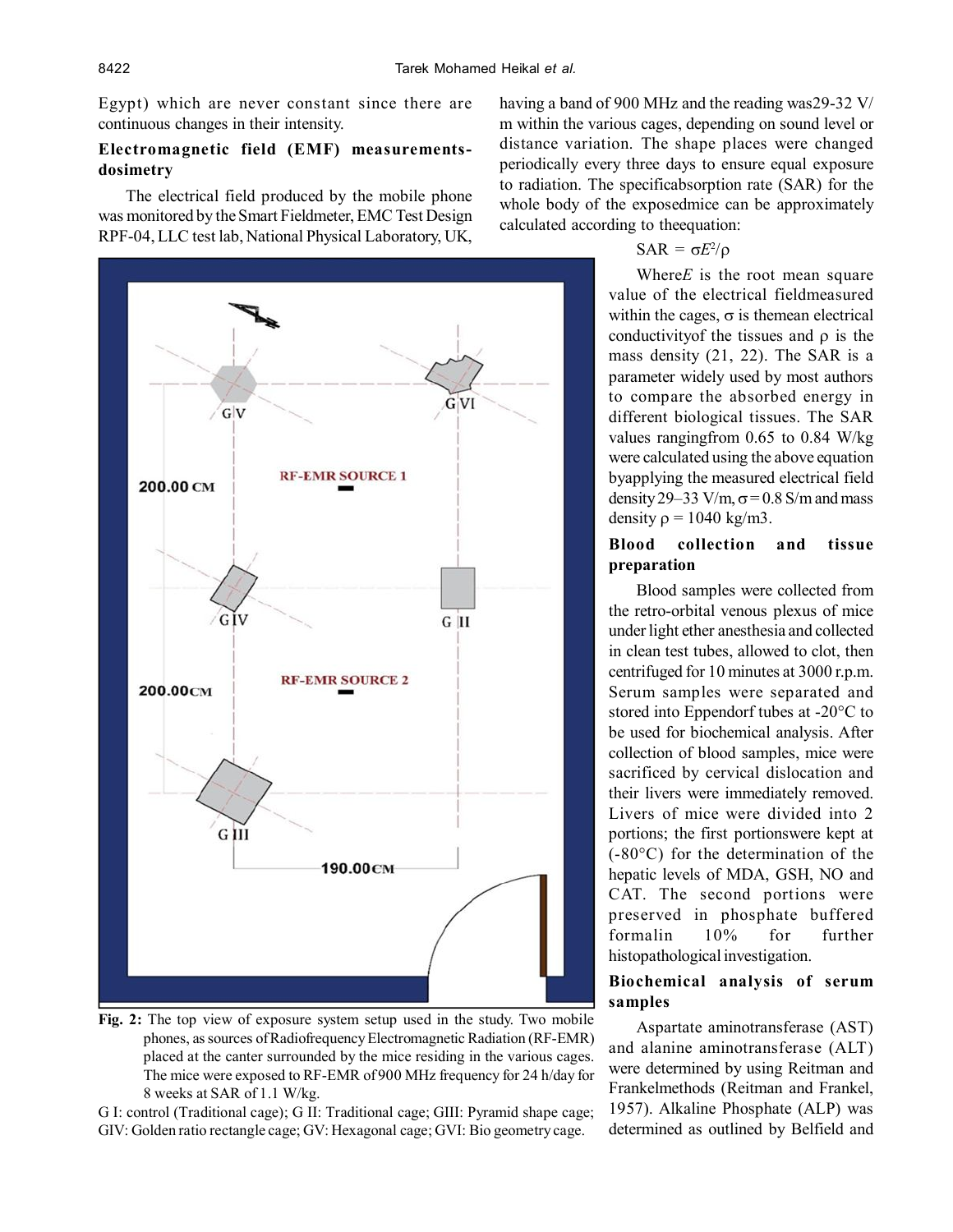Goldberg (Belfield and Goldberg, 1971), andtotal antioxidant capacity (TAC) was determined according to the method described byKoracevic *et al.,* (2001).

GSH was estimated in hepatic tissue according to the method described by Beutler *et al.,* (1963). CAT activity was evaluated in liver according to the methods of Aebi, (1984). MDA was estimated as a marker for lipid peroxidation in hepatic tissue according to method suggested by Ohkawa *et al.,* (1979). NOwas evaluated by the method described by Montgomery and Dymock, (1961). All the above biochemical parameters were assayed by using local commercial kits purchased formBiodiagnostic, local distributer, Giza, Egypt.

## **Histopatholgical examination**

Forhistopathological study, small pieces of left lobes of livers were excised, fixed in 10% neutral buffered formalin solution, prepared in paraffin blocks, cut into sections of 5-6  $\mu$ m in thickness and stainedwith haematoxylin-eosin (Carleton *et al.,* 1976).

## **Statistical analysis**

In the present study, all results were expressed as mean  $\pm$  standard error of the mean. Data analysis was achieved by one-way analysis of variance (ANOVA) followed by Tukey comparison test using software program ASSISTAT (Version 7.7 beta). Difference was setat P<0.001.

#### **Result**

Exposure of male mice to GSM-900-MHz mobile phones radio-frequency electromagnetic radiation resulted innumbersof biological effects. Except for discomfort, there was no obvious signs of toxicity observed in

**Table 1:** Effects of architecture shapes on liver function enzymes biomarkers of male mice exposed to mobile phone radiation (900 MHz).

| <b>Test</b> | <b>Biochemical parameters</b>   |                                  |                               |                               |  |  |  |  |  |
|-------------|---------------------------------|----------------------------------|-------------------------------|-------------------------------|--|--|--|--|--|
| groups      | ALT(U/ml)                       | AST (U/ml)                       | ALP(U/L)                      | TAC(mM/L)                     |  |  |  |  |  |
| GI          | $114.83 \pm 9.82$               | 119.68±5.89                      | $52.66 \pm 2.96$              | $1.55 \pm 0.09$               |  |  |  |  |  |
| GIL         | $207.88 \pm 11.24$ <sup>a</sup> | $240.02 \pm 14.25$ <sup>a</sup>  | $109.30 \pm 10.02^{\text{a}}$ | $0.48 \pm 0.12$ <sup>a</sup>  |  |  |  |  |  |
| GIII        | $149.63 \pm 5.02$ <sup>ab</sup> | 187.66±11.55 <sup>ab</sup>       | $60.96 \pm 2.24$ <sup>b</sup> | $0.98 \pm 0.04$ <sup>ab</sup> |  |  |  |  |  |
| <b>GIV</b>  | $175.23 \pm 1.14^{ab}$          | $198.96 \pm 5.60$ <sup>ab</sup>  | $89.47 \pm 3.02$ <sup>a</sup> | $0.91 \pm 0.06$ <sup>ab</sup> |  |  |  |  |  |
| GV          | $129.53 \pm 4.58$ <sup>b</sup>  | $170.98 \pm 13.72$ <sup>ab</sup> | $53.76 \pm 1.31^b$            | $1.38 \pm 0.11^b$             |  |  |  |  |  |
| <b>GVI</b>  | 119.68±5.89 <sup>b</sup>        | 158.60 $\pm$ 10.60 <sup>ab</sup> | 52.17 $\pm$ 2.51 <sup>b</sup> | $1.53 \pm 0.06^b$             |  |  |  |  |  |

Data were expressed as mean  $\pm$  SE (n=6). Statistical analysis was carried out by one-way ANOVA followed by Tukey's multiple comparisons test. a = significantly different from control at P<0.001 & b = significantly different from G II at P<0.001.

G I: control (Traditional cage); G II: Traditional cage; GIII: Pyramid shape cage; GIV: Golden ratio rectangle cage; GV: Hexagonal cage; GVI: Biogeometry cage.

**Table 2:** Arhitectural cages shapes against severity scoring of histopathological examination in mice livers exposed to mobile phone radiation (900 MHz).

| Histopathological             |  | <b>Groups</b> |  |             |  |  |  |  |
|-------------------------------|--|---------------|--|-------------|--|--|--|--|
| observation                   |  | GП            |  | GH GV GV GU |  |  |  |  |
| Degenerative changes          |  |               |  |             |  |  |  |  |
| Inflammtory cells infiltrates |  |               |  |             |  |  |  |  |
| Congestion of Blood vessels   |  |               |  |             |  |  |  |  |
| Necrotic changes              |  |               |  |             |  |  |  |  |

G I: con1trol (Traditional cage); G II: Traditional cage; GIII: Pyramid shape cage; GIV: Golden ratio rectangle cage; GV: Hexagonal cage; GVI: Bio geometry cage. (–) indicates nil, (+) indicates mild, (++) indicates moderate, (+++) indicates severe, and (++++) indicates extremely severe.

experimental animals. However, there was no a significant difference in body weight of the treated groups compare with control group (un-tabulated data).

Liver function enzymes for biomarkers were shown in the serum of mice subjected to mobile phone radiation in table 1. Compared to the control group (GI), the exposure of mice to mobile phone radiation led to a significant rise ( $P \le 0.001$ ) in the serum involved in enzyme activities (ALT, AST, ALP) For a conventional cage group (G II), while certain effects were reduced in cages of particular shape especially in the GV and G VI groups.

Compared to G I, the total antioxidant content in the serum of group II decreased significantly ( $P \le 0.001$ ) due to mobile phone radiation. However, the G VI group reduced these adjustments to the normal value table 1. Furthermore, accompanying pathological results demonstrated in mice liver such as hepatic degenerative changes, inflammatory cell infiltration, blood cell

> congestion as well as necrotic changes were depicted in Fig. 4 and their severity was shown in table 2.

> Mice exposure to mobile phone radiation in G II group resulted in a significant increase (p <0.001) in the NO content Fig. 3D and lipid peroxide Fig. 3C as evidenced by the increase in MDA levels in liver tissue compared to G I. However, housing mice in cages of various architectural forms mitigated these changes in liver tissue in exposed mice. GSH works in reduced form as one of the most important antioxidant in the body. Compared to the control group, a significant decrease (P<0.001) was found in the GSH content Fig. 3B) and CAT activity in liver tissue of mice subjected to mobile radiation G II Fig. 3A. Whereas, the use of cages of different architectural shapes improved the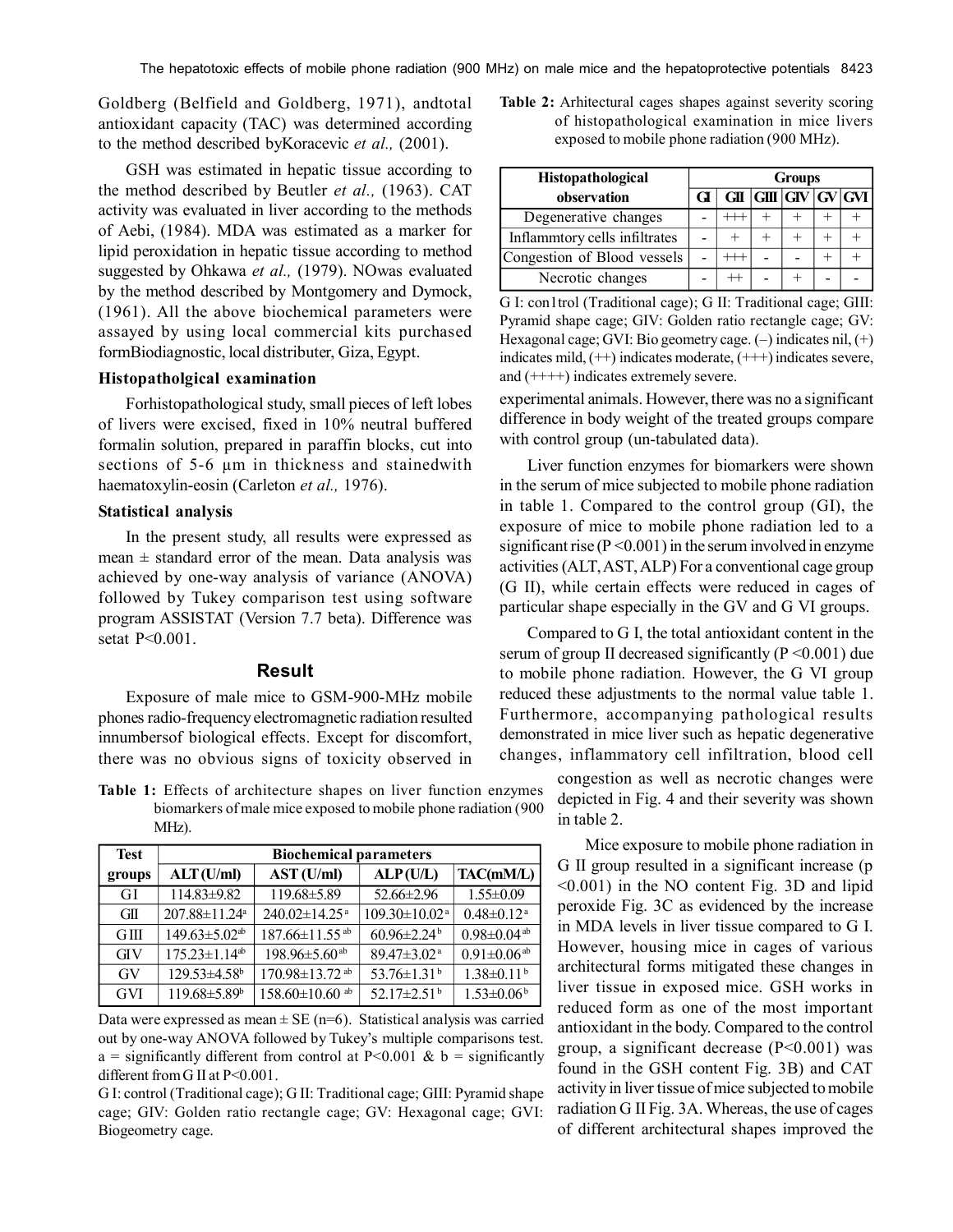

**Fig. 3:** Effects of architecture shapes on antioxidant status (MDA, GSH, CAT, and NO) in liver tissues of male mice exposed to mobile phone radiation (900 MHz).

Data were expressed as mean  $\pm$  SE (n=6). Statistical analysis was carried out by one-way ANOVA followed by Tukey's multiple comparisons test.  $a =$  significantly different from normal control at  $P<0.001$  b = significantly different from positive control at P<0.001. CAT: catalase; MDA: Malondialdehyde; GSH: reduced glutathione; NO: nitric oxide.

G I: control (Traditional cage); G II: Traditional cage; GIII: Pyramid shape cage; GIV: Golden ratio rectangle cage; GV: Hexagonal cage; GVI: Bio geometry cage.

decline in the live tissue of exposed mice Fig. 3.

Mice exposure to mobile phone radiation in G II group resulted in a significant decrease in live body weight while housing in different architectural shapes significantly improved the decreased weight in comparison to GII especiallybio-geometry shapes (GVI), hexagonal shapes (GV), Fig. 5.

## **Discussion**

The main purpose of our study was to investigate the ability of the housing in number of famous historical architectural shapes to protect against the hepatotoxic effects induced by exposure effects of RFR produced

by mobile phone radiation (900 MHz)on mice liver, the choice of liver as assessment of healthy is due to several points i, liver is the site of detoxification (Sharma and Sharma, 2010), ii highly susceptible to the magnetic fields due to its high iron content (Ngelucci *et al.,* 2010), iii it is the major site affected by oxidative stress which is the main mechanism of mobile phone radiation (Irmak *et al.,* 2002).

The results presented in this study provide evidence that mobile phone radiation (900 MHz) may induce oxidative damage in mice liver ofG II. The oxidative damage was mediated by increased lipid peroxidation and nitric oxide and by decreased enzymatic antioxidant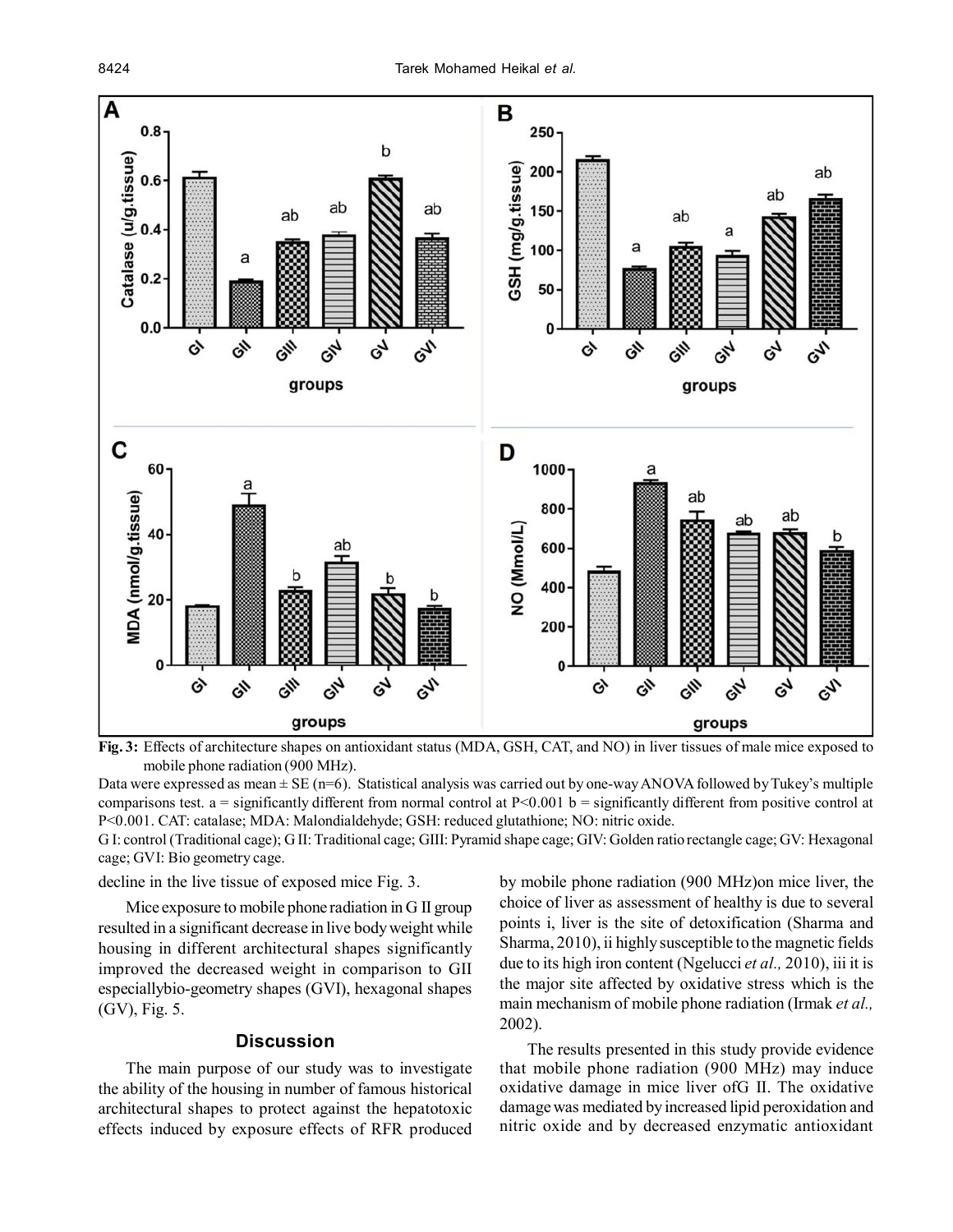The hepatotoxic effects of mobile phone radiation (900 MHz) on male mice and the hepatoprotective potentials 8425



**Fig. 4:** P hotomicrographs of liver sections of mice exposed to radiofrequencies (900 MHz) in absence and presence of various architecture shapes cages.Showing normal morphological features of hepatic parenchyma with almost intact hepatocytes.... .......having large vesicular nuclei, intact sinusoids and vasculatures (star) (A, control group, GI), vacuolar degenerative records of hepatocytes (B, blackstar), with moderate congestion of blood vessels (black star) accompanied with periportal inflammatory cells infiltrates (red arrow) (C) and Focal areas of necrosis replaced by inflammatory cells (D, black star) (GII), mild few records of hepatocellular degenerative changes (E, black arrow) (GIII), similarly, hepatocellular degenerative changes (black arrow) with mild occasional periportal inflammatory cells infiltrates (red arrow) (F, GIV), few records of vacuolar degenerative changes of hepatocytes as in GII with few records of inflammatory cells infiltrates (red arrow), as well as dilatation and congestion of hepatic blood vessels (star) (G, GV), very few degenerative changes hepatocytes, with low records of inflammatory cells infiltrates compared with group 3 or 4 (red arrow) and moderate dilation and congestion of hepatic blood vessels (star) (GV) and picture of (G VI) also turned to normal as showed the same records as (G III).

G I: control (Traditional cage); G II: Traditional cage; GIII: Pyramid shape cage; GIV: Golden ratio rectangle cage; GV: Hexagonal cage; GVI: Bio geometry cage.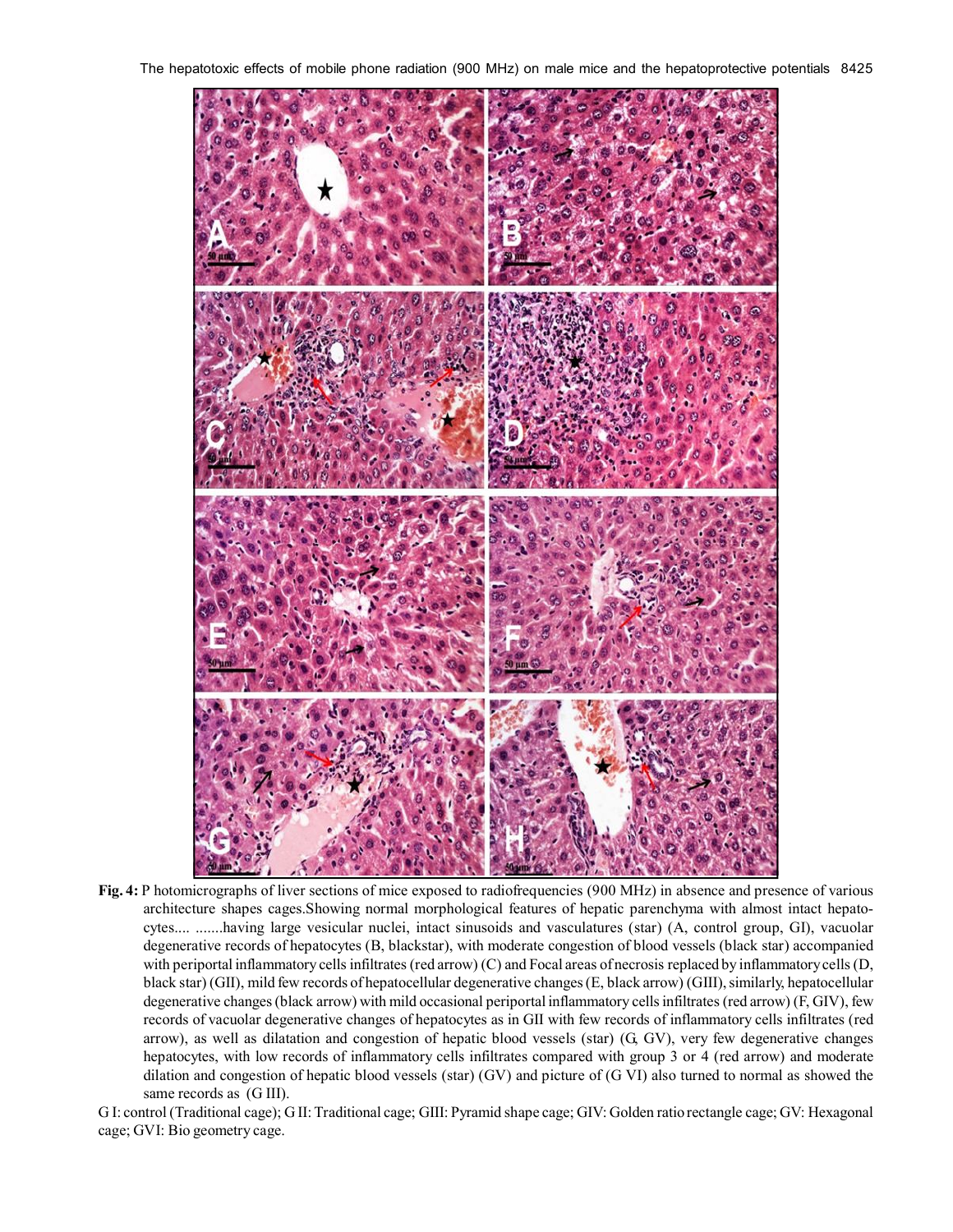

**Fig. 5:** Effects of architecture shapes on body weight from starting time and final time of male mice exposed to mobile phone radiation (900 MHz).

Data were expressed as mean  $\pm$  SE (n=6). Statistical analysis was carried out by one-way ANOVA followed by Tukey's multiple comparisons test.  $a =$  significantly different from normal control at  $P<0.001$  b = significantly different from positive control at P<0.001. CAT: catalase; MDA: Malondialdehyde; GSH: reduced glutathione; NO: nitric oxide.

G I: control (Traditional cage); G II: Traditional cage; GIII: Pyramid shape cage; GIV: Golden ratio rectangle cage; GV: Hexagonal cage; GVI: Bio geometry cage.

(CAT) and non-enzymatic antioxidant (GSH) levels (Eid *et al.,* 2015).

The current observationsare indicative of oxidative stress parameters which are in line with many previous investigators, who have been observed a correlation betweenexposure to EMFsand formation of reactive oxygen species either*in vitro* (Zmy(lony *et al.,* 2004; Yao *et al.,* 2008; Lai and Singh, 2004; Oktem *et al.,* 2005; Tkalec *et al.,* 2007; Esmekaya *et al.,* 2016). Lifetime exposures to EMF cause crucial alterations and deleterious effects in biological systems (Tkalec *et al.,* 2007; Moulder *et al.,* 2005; Sepehrimanesh *et al.,* 2014; Shehu *et al.,* 2016; Buckus *et al.,* 2017).

Given that RFR is a part of the electromagnetic spectrum; however, unlike ionizing radiation, electromagnetic at frequencies applied in mobile phones (900-2100 MHz) do not have sufficient energy to break the chemical bonds or ionize molecules (Moulder *et al.,* 1999). So, the biological impacts of EMR can be classified as thermal and non- thermal effects. Although, the nonthermal effects do not raise the body temperature sufficiently to impair the structure of tissues, their effects can still be seen as an increase in free radical production in tissues (Challis, 2005). Yet, reports of clear perturbations of biological systems at levels near or even below 1000  $\mu$ W/m<sup>2</sup> (BWG, 2012) were explained by an exacerbation in electron and proton transfers supporting ATP production in mitochondria (Sanders *et al.,* 1985) exposed to RFR signals (Li and Héroux, 2014).

According to Heikal *et al.,* (2012) and Thampi *et*

*al.,* (1991). malondialdehyde (MDA) is animportant indicator of lipid peroxidation, which in turn explainsmany of deleterious effects in biological systems including increased membrane rigidity, decreased cellular deformation and membrane fluidity (Heikal *et al.,* (2012)). Consequently, the noticeable increase inthe amount of lipid peroxidation observed in our study could have ultimately indicated oxidative stress and cellular damage that may be linked to the uncontrollable production of ROS within mice-exposed groups. Similarly, GSH is an important naturally occurring antioxidant that helps in detoxification by conjugating with free radicals (Heikal *et al.,* 2014). It can act either to detoxify ROS such as H2O2 or to reduce lipidperoxides themselves (Thampi *et al.,* (1991)). The increased level of NO in the present study was also indicative of increased oxidative stress in liver tissue. NO present could have reacted with superoxide to form peroxynitrite intermediate (ONOO-), which is a potent cellular oxidant (Clelland *et al.,* 1996) that can induce oxidation modification of proteins (Beckman, 1996). This disturbance of hepatic tissue antioxidant system may lead to hepatocyte destruction and leakage of internal cytosol enzymes (Jadhav *et al.,* 2010) causing serum transaminases (ALT, AST) level so they are important indicators of liver damage in clinic findingsindicating necrosis and inflammatory effects (Hargus *et al.,* 1994).

In the currentstudy, miceexposed to RFRfor 8 weeks showed asignificant increase  $(P \le 0.001)$  in serum activities of ALT, AST and ALP when compared to negative control table 2. This in the same line with Ragy, (2015). However, thehousing of rats in the selected cagewith different geometrical shapes attenuated such perturbations supposing theeffect of angles distribution that may disturb or disperse the radiated waves as suggested with pyramid shape (El-Abiad *et al.,* 2010).

The change in the shape is meaning the change in both power or energy emitted from this surrounding shapes and angles distribution that may disperse or reflect the electromagnetic radiation (Karim, 2007), these states explained our result the significant retain of liver function and antioxidant capacity for rats that housed especially in cages assigned as bio-geometry shapes (GVI), hexagonal shapes (GV) and pyramid shapes (GIII) but these positive effects not reported in golden rectangle shapes that its angles distribution seems shape housed by the most deteriorated group (GII) these improvement in liver function (ALT, AST, ALP) and also antioxidant system also supported by histopathological observations such as very few degenerative changes hepatocytes, with low records of inflammatory cells infiltrates compared withvacuolar degenerative changes of hepatocytes, congestion of hepatic blood vessels, periportal inflammatory cells infiltrates and focal areas of necrosis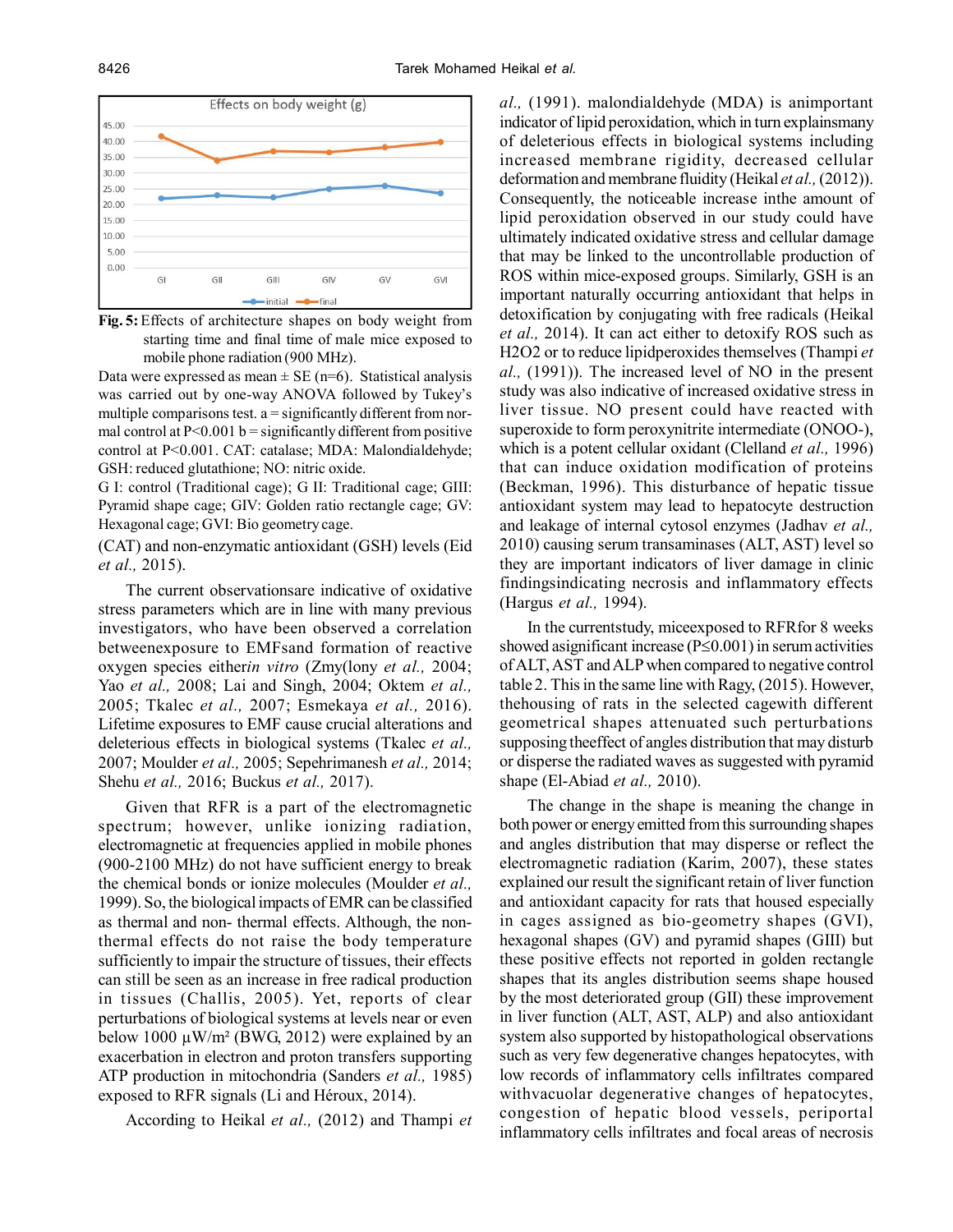observed in mice-exposed group in ordinary shape (GII). Even our necrotic histopathological scoring affirmed the improvement for rats housed in the three selected geometrical shapes (bio-geometry based shapes (GVI), hexagonal shapes (GV) and pyramid shapes), these necrotic changes have linked with mentioned above about increment of liver function in GII and its normal level in the three selected geometrical shapes and explained that necrosis has been characterized by cell swelling and leakage of the cellular contents into the bloodstream, the elevation of hepatic enzymes in the serum considered to be the biomarker of liver damage and dysfunction (Salama *et al.,* 2018).

So the degenerated hepatocytes reported by histopathology in rats group housed in ordinary cage and subjected to MPR (GII) caused less nutrient absorption where liver is the site of absorption and has the central role in blood nutrient circulation (Klaassen, 2008) these assumes its role in lowering body weight in GII (Qi *et al.,* 2015) but the three selected geometrical shapes maintain non degenerative changes to hepatocyte and linked with normal body weight increase matching with normal growth of control group GI.

To the best of our knowledge, before this study, no attention has been paid to the indirect effects of RFR on liver function biomarkers.

However, housing the animals in cages of historical architectural shapes was capable of nearly induce significant alterations in the three selected shapes (biogeometry based shapes (GVI), hexagonal shapes (GV) and pyramid shapes). The above results suggested that electromagnetic radiation from mobile phones caused increases in the levels of oxidative stress in the liver tissue of mice.However, the possible mechanism behind these alterations are still unclear and our study may be the pioneer in discussing these points.

## **Conclusion**

Our data suggested that electromagnetic radiation from mobile phones induced perturbations in liver function biomarkers (ALT, AST, ALP) and oxidative stress parameters (MDA, NO, GSH, CAT, TAC) in the liver tissues of male mice. Of significance for health is seeking for solutions to attenuate these biological impacts. According to our study, housing the animals in cages of historical architectural formsattenuated most of the health impact outcomes. Moreover, the most noticeablemitigation had the right to bio geometry, hexagonal and then pyramid shapes, respectively. However, the precise mechanism underlying these effects is still unclear. Eventually, this study may provide guidance to the engineers and/or the architectures to use the above-mentioned shapes in construction for hepatic hospitals as well as buildings near

the radiofrequency station.

According to our study, housing of animals in cages of historical architectural forms alleviated most of the health impact outcomes. Moreover, the most prominent mitigation had the right to bioengineering, hexagonal and hierarchical forms, respectively

## **Conflict of Interest**

The authors declare that they have no conflicts of interest.

#### **Finanial Support**

The authors declared that there are no sources of funding for the research.

#### **Authors' Contribution**

All authors contributed to the design and implementation of the work.

#### **References**

- Abdallah, H.M., N.M. Ammar, M.F. Abdelhameed, A.E.N. Gendy, T.I.M. Ragab, A.M. Abd-ElGawad, M.A. Farag, M.S. Alwahibi and A.I. Elshamy (2020). Protective Mechanism of Acacia saligna Butanol Extract and Its Nano-Formulations against Ulcerative Colitis in Rats as Revealed via Biochemical and Metabolomic Assays. *Biology,* **9:** 195.
- Adebayo, E.A., A.O. Adeeyo, A.A. Ayandele and I.O. Omomowo (2015). Effect of radiofrequency radiation from telecommunication base stations on microbial diversity and antibiotic resistance. *J. Appl. Sci. Environ. Manage,* **18:** 669–74.
- Aebi, H. (1984). *Methods Enzymol,* **105:** 121–6.
- Ahmadi, Shamseddin, *et al.,* (2018). "Exposure to GSM 900- MHz mobile radiation impaired inhibitory avoidance memory consolidation in rat: Involvements of opioidergic and nitrergic systems." *Brain research,* **1701:** 36-45.þ
- Bashandy, S.A.E., A. Salama, A.M. Fayed, E.A. Omara, S.A. El-Toumy and J.Y. Salib (2020). *Plant Archives,* **20(1):** pp. 2231-2242 e-ISSN: 2581-6063 (online), ISSN: 0972-5210.
- Beckman, J.S. (1996). Oxidative damage and tyrosine nitration from peroxynitrite. *Chem. Res. Toxicol.,* **9:** 836-44.
- Belfield, A. and D. Goldberg (1971). Colorimetric determination of alkaline phosphatase activity. *Enzyme,* **12:** 561-8.
- Beutler, E., O. Duron and M.B. Kelly (1963). Glutathione reagent and method-patent. *J. Lab. Clin. Med.,* **61:** 882.
- BioInitiative Working Group, Cindy Sage, David O. Carpenter, BioInitiative Report: A Rationale for Biologically-Based Public Exposure Standards for Electromagnetic Radiation at 2012; www.bioinitiative.org December 31, 2012, last updated 2019.
- Buckus, R., B. Strukinskien, J. Raistenskis, R. Stukas, A. Šidlauskien, R. Erkauskien, D.N. Isopescu, J. Stabryla and I. Cretescu (2017). A technical approach to the evaluation of radiofrequency radiation emissions from mobile telephony base stations. *International journal of environmental research and public health,* **14:** 244-62.
- Carleton, H.M., R.A.B. Drury, E.A. Wallington and R. Cameron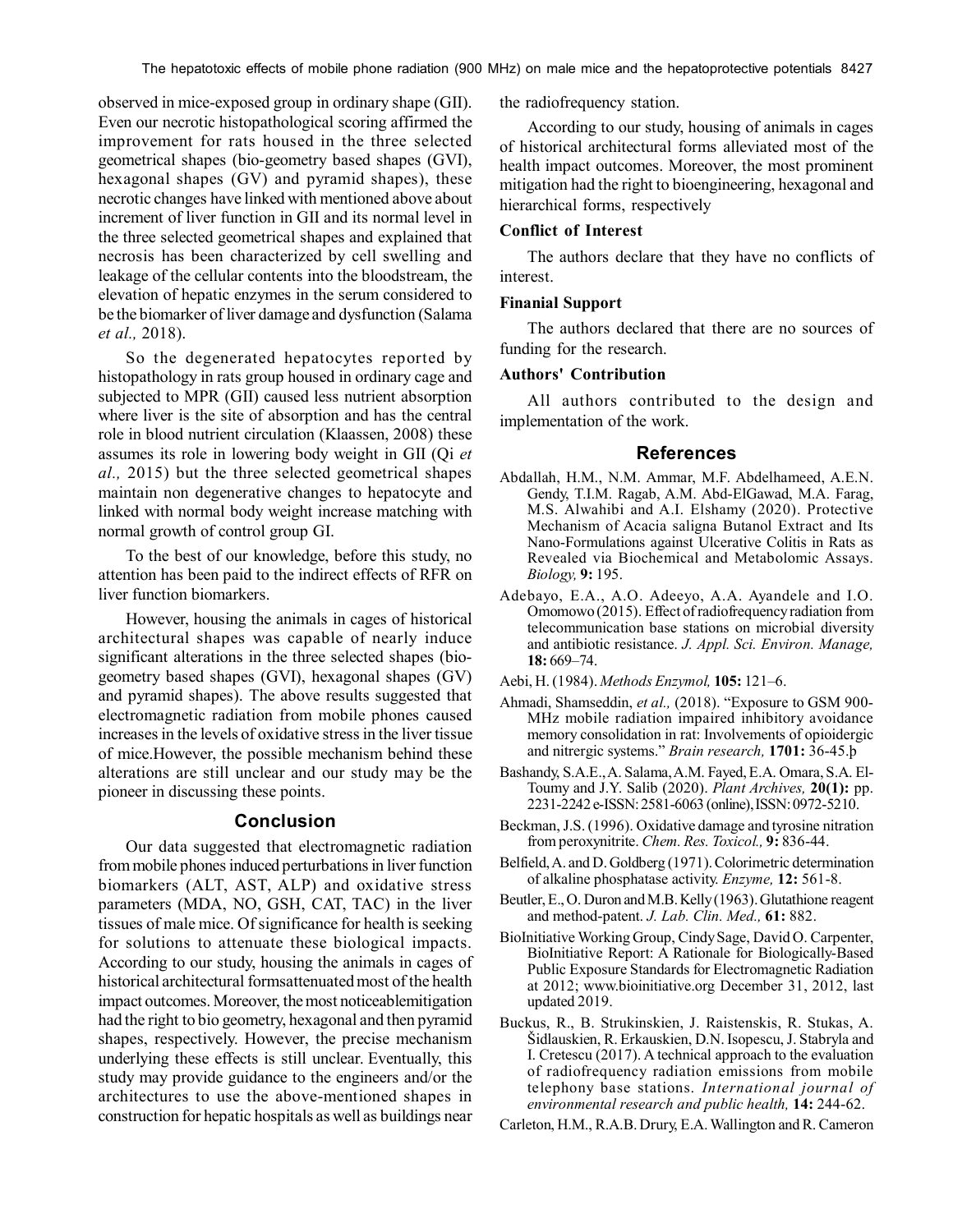(1976). Histological Technique, 3rd edn. London, UK: Oxford University Press.

- Cassel, J.C., B. Cosquer, R. Galani and N. Kuster (2004). Wholebody exposure to 2.45 GHz electromagnetic fields does not alter radial-maze performance in rats. *Behav. Brain Res.,* **155:** 37-43.
- Challis, L.J. (2005). Mechanisms for interaction between RF fields and biological tissue. *Bioelectromagnetics,* **l7:** S98– 106.
- Chavdoula, E.D., D.J. Panagopoulos and L.H. Margaritis (2010). Comparison of biological effects between continuous and intermittent exposure to GSM-900-MHz mobile phone radiation: Detection of apoptotic cell-death features. *Mutat. Res. Genet. Toxicol. Environ. Mutagen.,* **700:** 51-61.
- Clelland, J.D., M.P. Brand, J.P. Bolanos, R.A. Surtees, J.M. Land and S.J. Heales (1996). Age dependent changes in the cerebrospinal fluid concentration of nitrite and nitrate. *Ann. Clin. Biochem.,* **33:** 71-2.
- Eid, F.A., M. El-Gendy, S.A. Zahkouk, N.A. El-Tahway and S. El-Shamy (2015). Ameliorative effect of two antioxidants on the liver of male albino rats exposed to electromagnetic field. *The Egyptian Journal of Hospital Medicine,* **58(1):** 74-93.þ
- Elbaiuomy, E., I. Hegazy and S. Sheta (2019). The impact of architectural spaces' geometric forms and construction materials on the users' brainwaves and consciousness status. *Int. J. Low. Carbon Technol.,* **14:** 326-34.
- Esmekaya, M.A., H. Kayhan, A. Coskun and A.G. Canseven (2016). Effects of cisplatin electrochemotherapy on human neuroblastoma cells. *J. Membr. Biol.,* **249:** 601-10.
- Falcioni, L., *et al.,* (2018). "Report of final results regarding brain and heart tumors in Sprague-Dawley rats exposed from prenatal life until natural death to mobile phone radiofrequency field representative of a 1.8 GHz GSM base station environmental emission." *Environmental research,* **165:** 496-503.þ
- Finnie, John W., *et al.,* (2006). "Effect of mobile telephony on blood-brain barrier permeability in the fetal mouse brain." *Pathology,* **38(1):** 63-65.þ
- Gopinath, R.K., P.A. Nagaraja and H.R. Nagendra (2008). The effect of pyramids on preservation of milk. *Indian J. Traditional Knowledge,* **7:** 233-6.
- Hargus, S.J., H.R. Amouzedeh, N.R. Pumford, T.G. Myers, S.C. McCoy and L.R. Pohl (1994). Metabolic activation and immunochemical localization of liver protein adducts of the nonsteroidal anti-inflammatory drug diclofenac. *Chem. Res. Toxicol.,* **7(4):** 575-82.
- Heikal, T.M., A.T. Mossa, G.A. Nawwar, M. El-Sherbiny and H.Z. Ghanem (2012). Protective Effect of a Synthetic Antioxidant "Acetyl Gallate Derivative" Against Dimethoate Induced DNA Damage and Oxidant/ Antioxidant Status in Male Rats. *J. Environ. Anal. Toxicol.,* **2:** 155.
- Heikal, T.M., A.T. Mossa, A.W. Ibrahim and H.F. Abdel-Hamid (2014). Hepato-renal damage and oxidative stress associated with pirimiphos-methyl exposure in male mice. *Oxid Antioxid Med. Sci.,* **3:** 109-17.
- Howden-Chapman, P., N. Roebbel and E. Chisholm (2017). Setting housing standards to improve global health. *Int. J. Environ. Res. Public Health,* **14:** 1542.
- Irmak, M.K., E. Fad1ll1olu, M. Güleç, H. Erdoan, M. Yamurca and O. Akyol (2002). Effects of electromagnetic radiation from a cellular telephone on the oxidant and antioxidant levels in rabbits. Cell Biochem Funct: *Cellular biochemistry and its modulation by active agents or disease,* **20:** 279-83.
- Jadhav, V.B., V.N. Thakare, A.A. Suralkar, A.D. Deshpande and S.R. Naik (2010). Hepatoprotective activity of Luffa acutangula against CCl4 and rifampicin induced liver toxicity in rats: A biochemical and histopathological evaluation. *Indian J. Exp. Biol.,* **48:** 822–9. (PubMed) (Google Scholar).
- Karim, I. (2007). The science of biogeometrical shape. Biogeometry. Org.
- Karim, I. (2010). Back to a Future for Mankind. Florida: Create Space Independent Publisher.
- Klaassen, C.D. (Ed.); (2008). *Casarett and Doull's toxicology; the basic science of poisons;7th Edition;Mc-Graw Hill, New York; p. 557-576.*
- Koracevic, D., G. Koracevic, V. Djordjevic S. Andrejevic and V. Cosic (2001). Method for the measurement of antioxidant activity in human fluids. *J. Clin. Pathol.,* **54:** 356-61.
- Lai, H. and N.P. Singh (2004). Magnetic-field-induced DNA strand breaks in brain cells of the rat. *Environ. Health Perspect,* **112:** 687–94.
- Li, Y. and P. Héroux (2014). Extra-low-frequency magnetic fields alter cancer cells through metabolic restriction. *Electromagn biol med.,* **33:** 264-75.
- Mohamed, S.S. and A.M. Fayed (2020). Anti-Obesity Synergistic Effect of Pomegranate Seed Oil (PSO) and Arabic Gum (AG) in Albino Rats. *Int. J. Vet. Sci.,* **9(1):** 8489.
- Mohamed Saleem, T.S., C. Madhusudahana Chetty, S. Ramakanath, V.S.T. Rajan, K. Mahesh Kumar and K. Gauthaman (2010). Hepatoprotective herbs-A Review. *Int. J. Res. Pharm. Sci.,* **1(1):** 1-5.
- Montgomery, H.A. and J.F. Dymock (1961). Determination of nitric oxide. *Analyst,* **86:** 41-43.
- Moulder, J.E., L.S. Erdreich, R.S. Malyapa, J. Merritt, W.F. Pickard and Vijayalaxmi (1999). Cell phones and cancer: What is the evidence for a connection? *Radiat Res.,* **151:** 513-31.
- Moulder, J.E., K.R. Foster, L.S. Erdreich and J.P. McNamee (2005). Mobile phones, mobile phone base stations and cancer: a review. *Int. j. radiat boil,* **81:** 189-203.
- Nahed, M., A.L. Salwa, A. Abdel Monsef and A.N. Gehan (2010). A study on radiation energy of Pyramidal shape 1-Effect of housing within a Pyramid model on cancer growth and some blood parameters of mice. *J. Rad. Res. Appl. Sci.,* **3:** 1211-24.
- Ngelucci, E.A., G. Rittenham, C.E. Mclaren, M. Ripalti, D. Baronciani, C. Giardini, M.G. Alimperti, P. Polichi and G. Lucarelli (2010). Hepatic iron concentration and total body iron stores in thalassemia major. *N. Engl. J. Med.,* **343(5):** 327-331.
- Ohkawa, H., N. Ohishi and K. Yagi (1979). Assay for lipid peroxides in animal tissues by thiobarbituric acid reaction. *Anal Biochem.,* **95:** 351-8.
- Oktem, F., F. Ozguner, H. Mollaoglu, A. Koyu and E. Uz (2005). Oxidative damage in the kidney induced by 900-MHz-